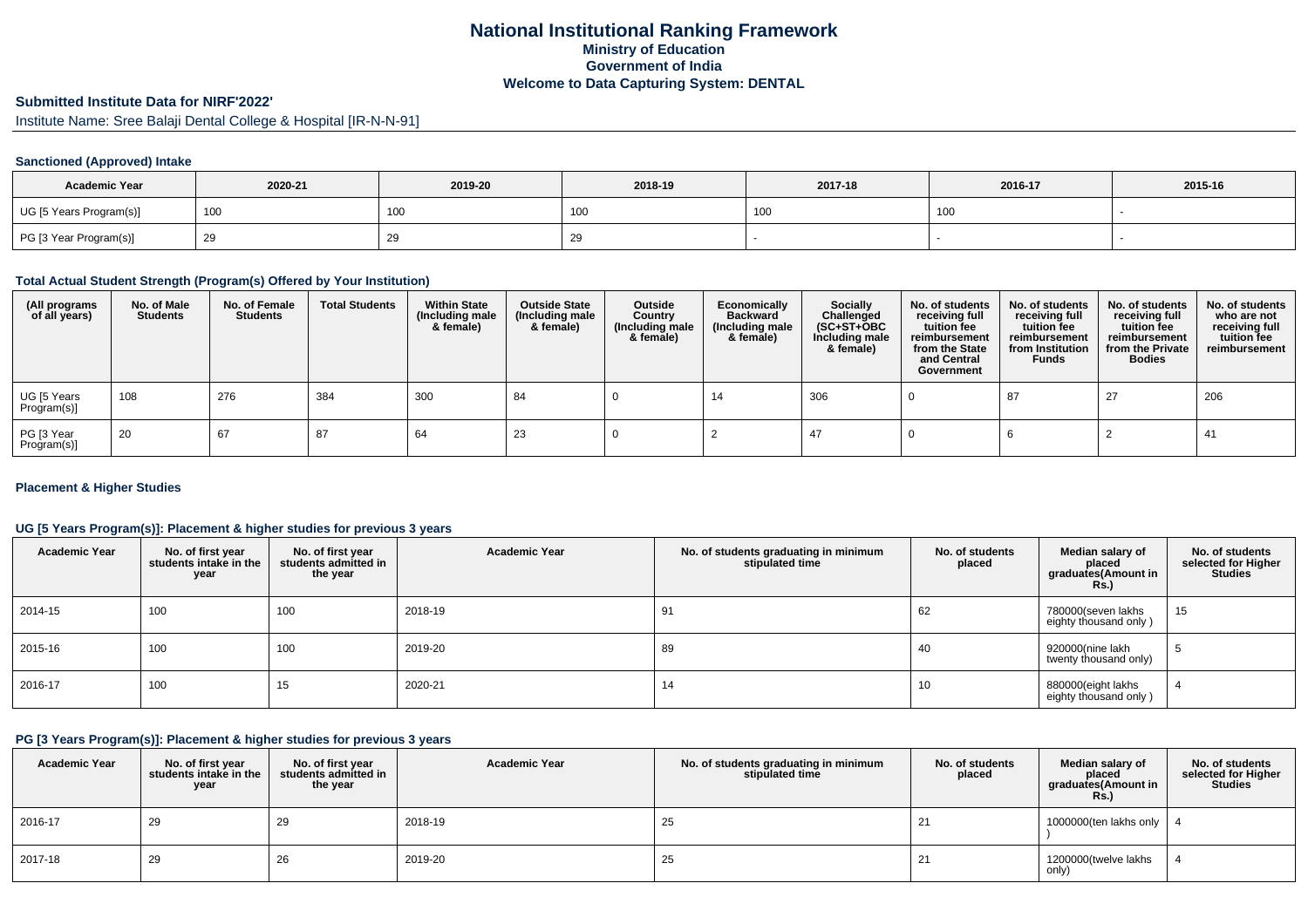| 2018-19 |  | 2020-21 |  | 1300000(thirteen lakhs<br>only) |  |
|---------|--|---------|--|---------------------------------|--|
|         |  |         |  |                                 |  |

#### **Ph.D Student Details**

| Ph.D (Student pursuing doctoral program till 2020-21 Students admitted in the academic year 2020-21 should not be entered here.) |         |                       |         |  |  |
|----------------------------------------------------------------------------------------------------------------------------------|---------|-----------------------|---------|--|--|
|                                                                                                                                  |         | <b>Total Students</b> |         |  |  |
| Full Time                                                                                                                        |         | 26                    |         |  |  |
| Part Time                                                                                                                        |         | 124                   |         |  |  |
| No. of Ph.D students graduated (including Integrated Ph.D)                                                                       |         |                       |         |  |  |
|                                                                                                                                  | 2020-21 | 2019-20               | 2018-19 |  |  |
| Full Time                                                                                                                        |         | 0                     |         |  |  |
| Part Time                                                                                                                        | 15      |                       |         |  |  |
| No. of students Graduating in Super Speciality program (DM/MCH)                                                                  |         |                       |         |  |  |
| 2020-21                                                                                                                          | 2019-20 | 2018-19               |         |  |  |

### **Financial Resources: Utilised Amount for the Capital expenditure for previous 3 years**

| <b>Academic Year</b>                                                                                 | 2020-21                                                       | 2019-20                                                         | 2018-19                                                         |  |  |  |  |
|------------------------------------------------------------------------------------------------------|---------------------------------------------------------------|-----------------------------------------------------------------|-----------------------------------------------------------------|--|--|--|--|
|                                                                                                      | <b>Utilised Amount</b>                                        | <b>Utilised Amount</b>                                          | <b>Utilised Amount</b>                                          |  |  |  |  |
| Annual Capital Expenditure on Academic Activities and Resources (excluding expenditure on buildings) |                                                               |                                                                 |                                                                 |  |  |  |  |
| Library                                                                                              | 38767323 (three crores eighty seven lakhs sixty seven         | 25467323 (two crore fifty four lakhs sixty seven thousand three | 23154554 (Two crore thirty one lakhs fifty four thousand five   |  |  |  |  |
|                                                                                                      | thousand three hundred and twenty three only)                 | hundred and twenty three only)                                  | hundred and fifty four only)                                    |  |  |  |  |
| New Equipment for Laboratories                                                                       | 156279402 (fifteen crores sixty two lakhs seventy nine        | 49224862 (four crore ninety two lakhs twenty four thousand      | 43165801 (four crore thirty one lakhs sixty five thousand eight |  |  |  |  |
|                                                                                                      | thousand four hundred and two only)                           | eight hundred sixty only)                                       | hundred and one only)                                           |  |  |  |  |
| Other expenditure on creation of Capital Assets (excluding                                           | 105454210 (ten crore fifty four lakhs fifty four thousand two | 27345269 (two crore seventy three lakhs forty five thousand     | 21286435 (two crore twelve lakhs eighty six thousand four       |  |  |  |  |
| expenditure on Land and Building)                                                                    | hundred and ten rupees only)                                  | two hundred and sixty nine only)                                | hundred and thirty five only)                                   |  |  |  |  |

### **Financial Resources: Utilised Amount for the Operational expenditure for previous 3 years**

| <b>Academic Year</b>                                                                                                                                                                            | 2020-21                                                                                       | 2019-20                                                                                            | 2018-19                                                                                          |  |  |  |  |
|-------------------------------------------------------------------------------------------------------------------------------------------------------------------------------------------------|-----------------------------------------------------------------------------------------------|----------------------------------------------------------------------------------------------------|--------------------------------------------------------------------------------------------------|--|--|--|--|
|                                                                                                                                                                                                 | <b>Utilised Amount</b>                                                                        | <b>Utilised Amount</b>                                                                             | <b>Utilised Amount</b>                                                                           |  |  |  |  |
| <b>Annual Operational Expenditure</b>                                                                                                                                                           |                                                                                               |                                                                                                    |                                                                                                  |  |  |  |  |
| Salaries (Teaching and Non Teaching staff)                                                                                                                                                      | 216342610 (twenty one crore sixty three lakhs forty two<br>thousand six hundred and ten only) | 176235680 (seventeen crore sixty two lakhs thirty five<br>thousand six hundred and eighty only)    | 165830400 (sixteen crore fifty eight lakhs thirty three thousand<br>four hundred only)           |  |  |  |  |
| Maintenance of Academic Infrastructure or consumables and<br>other running expenditures (excluding maintenance of hostels<br>and allied services, rent of the building, depreciation cost, etc) | 125386400 (twelve crores fifty three lakhs eighty six thousand<br>four hundred only)          | 75386538 (seven crore fifty three lakhs eighty six thousand five<br>hundred and thirty eight only) | 69385741 (six crore ninety three lakhs eighty five thousand<br>seven hundred and forty one only) |  |  |  |  |
| Seminars/Conferences/Workshops                                                                                                                                                                  | 4665770 (forty six lakhs sixty five thousand seven hundred and<br>seventy only)               | 14634880 (one crore forty six lakhs thirty four thousand eight<br>hundred and eighty only )        | 11729760 (one crore seventeen lakhs twenty nine thousand<br>seven hundred and sixty only)        |  |  |  |  |

**IPR**

| $-0.05$<br>Calendar year<br>ZUZI | 2019 | 2018 |
|----------------------------------|------|------|
|----------------------------------|------|------|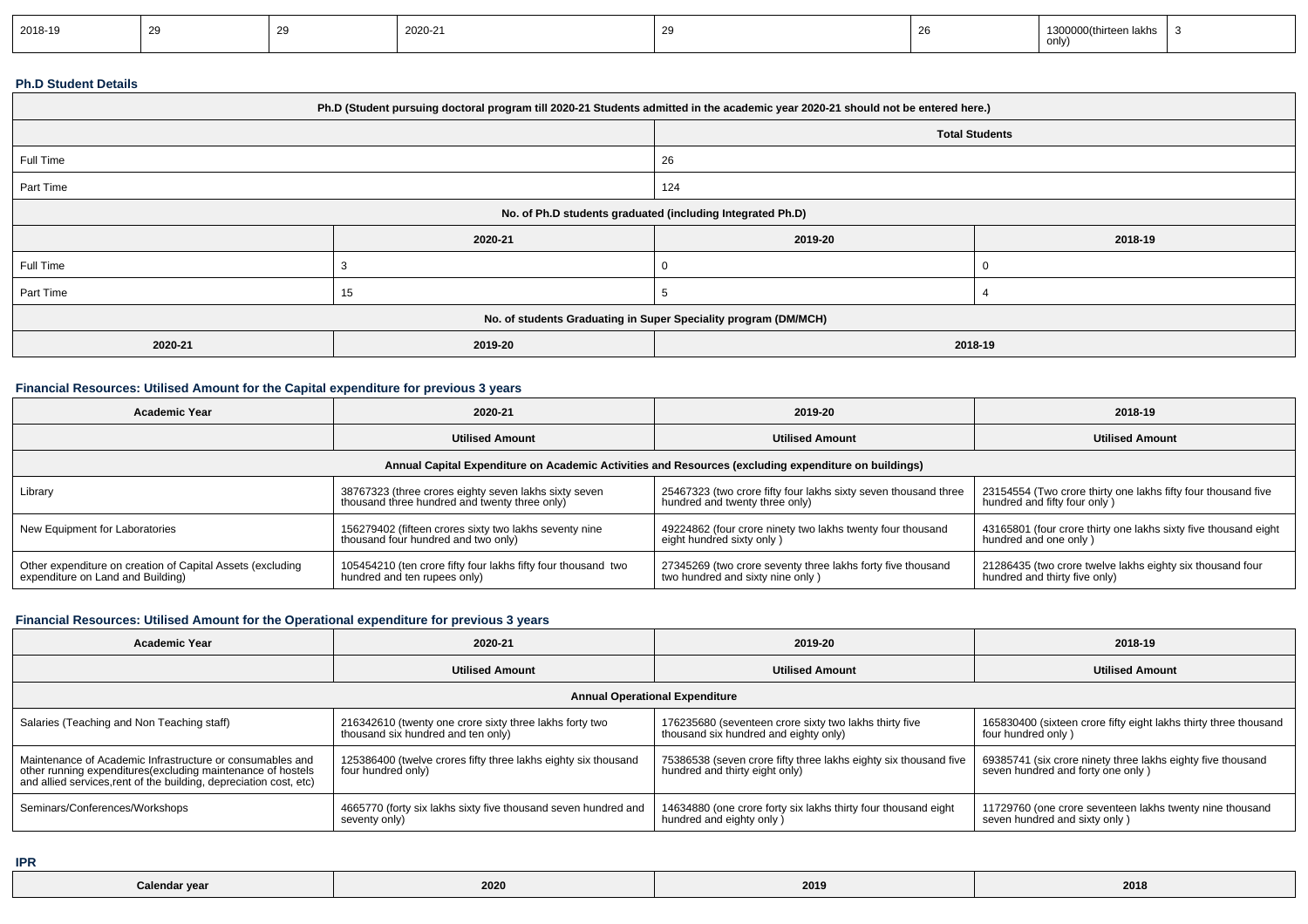| No. of Patents Published |  |  |
|--------------------------|--|--|
| No. of Patents Granted   |  |  |

### **Sponsored Research Details**

| <b>Financial Year</b>                    | 2020-21                                                                  | 2019-20                                                             | 2018-19                                                                |
|------------------------------------------|--------------------------------------------------------------------------|---------------------------------------------------------------------|------------------------------------------------------------------------|
| Total no. of Sponsored Projects          | ∠ລ                                                                       | 34                                                                  |                                                                        |
| Total no. of Funding Agencies            |                                                                          | 13                                                                  |                                                                        |
| Total Amount Received (Amount in Rupees) | 12373400                                                                 | 4137640                                                             | 4321780                                                                |
| Amount Received in Words                 | ONE CRORE TWENTY THREE LAKHS SEVENTY THREE<br>THOUSAND FOUR HUNDRED ONLY | FORTY ONE LAKHS THIRTY SEVEN THOUSAND SIX<br>HUNDRED AND FORTY ONLY | FORTY THREE LAKHS TWENTY ONE THOUSAND SEVEN<br>HUNDRED AND EIGHTY ONLY |

### **OPD Attendance & Bed Occupancy**

| . Average OPD attendance in the calendar year 2020. | 1467 |
|-----------------------------------------------------|------|
|-----------------------------------------------------|------|

### **PCS Facilities: Facilities of physically challenged students**

| 1. Do your institution buildings have Lifts/Ramps?                                                                                                         | Yes, more than 80% of the buildings |
|------------------------------------------------------------------------------------------------------------------------------------------------------------|-------------------------------------|
| 2. Do your institution have provision for walking aids, including wheelchairs and transportation from one building to another for<br>handicapped students? | Yes                                 |
| 3. Do your institution buildings have specially designed toilets for handicapped students?                                                                 | Yes, more than 80% of the buildings |

## **Faculty Details**

| Srno           | Name                   | Age | Designation                                         | Gender | Qualification | <b>Experience (In</b><br>Months) | <b>Currently working</b><br>with institution? | <b>Joining Date</b> | <b>Leaving Date</b>      | <b>Association type</b> |
|----------------|------------------------|-----|-----------------------------------------------------|--------|---------------|----------------------------------|-----------------------------------------------|---------------------|--------------------------|-------------------------|
|                | S Bhuminathan          | 46  | Dean / Principal /<br>Director / Vice<br>Chancellor | Male   | MDS+Ph.D      | 230                              | Yes                                           | 11-06-2003          | $\overline{\phantom{a}}$ | Regular                 |
| $\overline{2}$ | Raghavendra<br>Jayesh  | 54  | Dean / Principal /<br>Director / Vice<br>Chancellor | Male   | <b>MDS</b>    | 343                              | Yes                                           | 06-04-1993          | $\overline{\phantom{a}}$ | Regular                 |
| 3              | Sanjna Nayar           | 52  | Dean / Principal /<br>Director / Vice<br>Chancellor | Female | MDS+Ph.D      | 328                              | Yes                                           | 10-10-2008          | $\overline{\phantom{a}}$ | Regular                 |
|                | Narayana Reddy         | 53  | Professor                                           | Male   | <b>MDS</b>    | 384                              | Yes                                           | 24-01-2007          | $\sim$                   | Visiting                |
| 5              | Ganesh Ramesh          | 44  | Professor                                           | Male   | <b>MDS</b>    | 189                              | Yes                                           | 02-11-2011          | $\sim$                   | Regular                 |
| 6              | Sreedevi Kannan        | 40  | Associate Professor                                 | Female | <b>MDS</b>    | 131                              | Yes                                           | 01-10-2010          | $\sim$                   | Regular                 |
|                | N ShivaKumar           | 36  | <b>Assistant Professor</b>                          | Male   | <b>MDS</b>    | 96                               | Yes                                           | 06-09-2013          | $\sim$                   | Regular                 |
| 8              | V Vikram               | 34  | Assistant Professor                                 | Male   | <b>MDS</b>    | 72                               | Yes                                           | 20-08-2015          | $\sim$                   | Regular                 |
| 9              | Ramyaa<br>Dhanasekaran | 32  | <b>Assistant Professor</b>                          | Female | <b>MDS</b>    | 60                               | Yes                                           | 11-04-2017          | $\sim$                   | Regular                 |
| 10             | Guru Raj               | 30  | <b>Assistant Professor</b>                          | Male   | <b>MDS</b>    | 20                               | Yes                                           | 29-10-2019          | $\sim$                   | Regular                 |
| 11             | A Subbiya              | 51  | Professor                                           | Male   | <b>MDS</b>    | 292                              | Yes                                           | 06-05-1997          | $\overline{\phantom{a}}$ | Regular                 |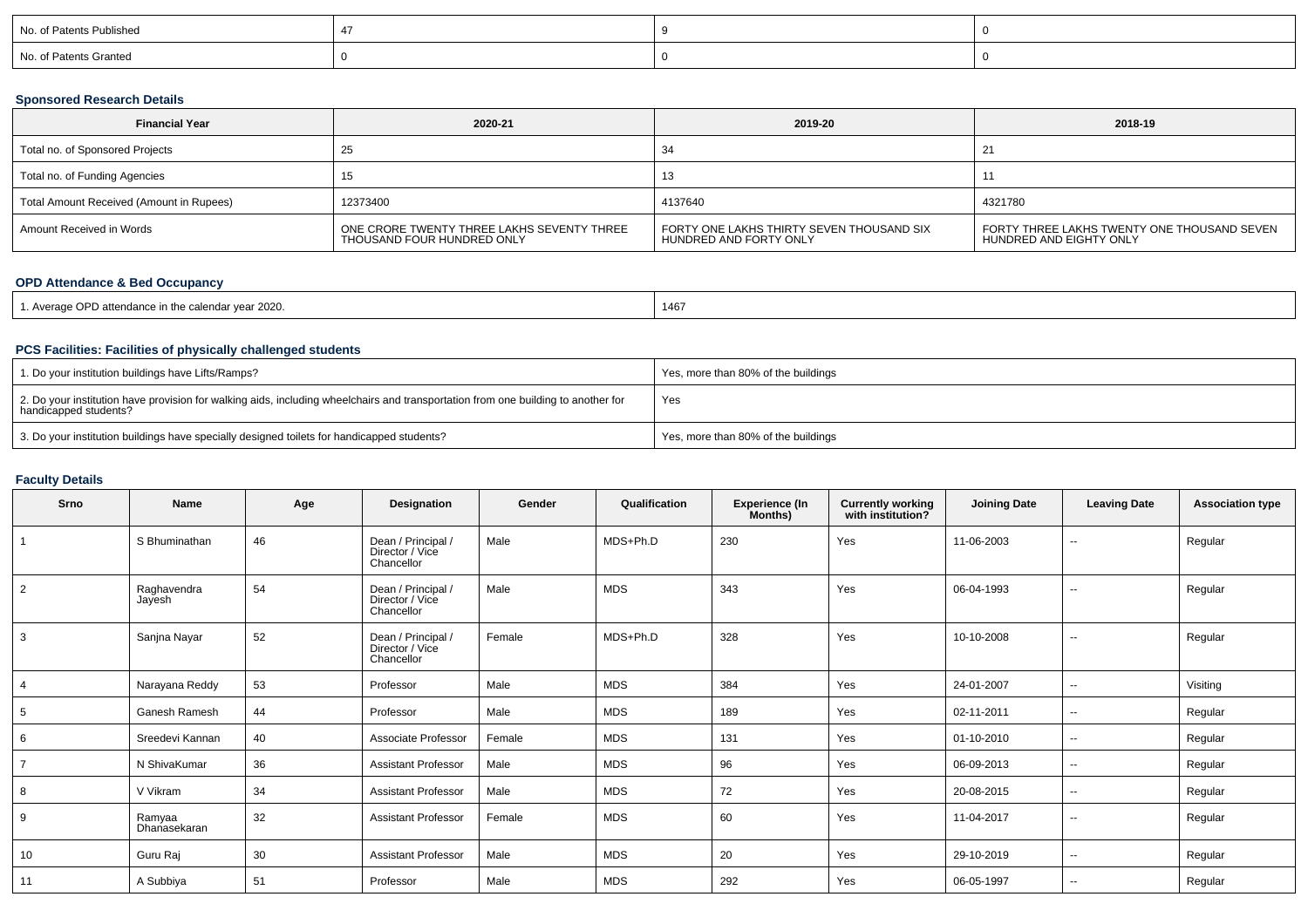| 12 | V Prakash                 | 47 | Professor                                           | Male   | <b>MDS</b> | 228 | Yes | 03-09-2005 | $\sim$                   | Regular |
|----|---------------------------|----|-----------------------------------------------------|--------|------------|-----|-----|------------|--------------------------|---------|
| 13 | R Mensudar                | 46 | Professor                                           | Female | MDS+Ph.D   | 203 | Yes | 03-10-2005 | -−                       | Regular |
| 14 | A Venkatesh               | 41 | Professor                                           | Male   | <b>MDS</b> | 172 | Yes | 19-07-2011 | ⊷.                       | Regular |
| 15 | A Karthick                | 39 | Associate Professor                                 | Male   | <b>MDS</b> | 146 | Yes | 22-06-2009 | --                       | Regular |
| 16 | S Mittra                  | 37 | <b>Assistant Professor</b>                          | Female | <b>MDS</b> | 122 | Yes | 27-06-2011 | -−                       | Regular |
| 17 | Tamilselvi R              | 38 | <b>Assistant Professor</b>                          | Female | <b>MDS</b> | 129 | Yes | 06-07-2011 | $\sim$                   | Regular |
| 18 | Gold Pearlin Mary         | 36 | <b>Assistant Professor</b>                          | Female | MDS        | 106 | Yes | 01-10-2012 | $\sim$                   | Regular |
| 19 | Vijay Andrew<br>Ebenezer  | 47 | Professor                                           | Male   | <b>MDS</b> | 260 | Yes | 01-06-2000 | $\sim$                   | Regular |
| 20 | Balakrishnan              | 45 | Professor                                           | Male   | <b>MDS</b> | 240 | Yes | 20-01-2003 | −−                       | Regular |
| 21 | <b>B</b> Saravanakumar    | 44 | Professor                                           | Male   | <b>MDS</b> | 184 | Yes | 04-03-2008 | $\sim$                   | Regular |
| 22 | Senthilnathan             | 45 | Associate Professor                                 | Male   | <b>MDS</b> | 150 | Yes | 08-10-2013 | --                       | Regular |
| 23 | Muthulingam Vivek         | 44 | <b>Assistant Professor</b>                          | Male   | <b>MDS</b> | 131 | Yes | 03-09-2010 | -−                       | Regular |
| 24 | Prakash D                 | 41 | Associate Professor                                 | Male   | MDS        | 145 | Yes | 01-08-2009 | Ξ.                       | Regular |
| 25 | N P Prabhu                | 42 | Associate Professor                                 | Male   | MDS        | 156 | Yes | 11-12-2013 | ⊷.                       | Regular |
| 26 | Shanmugapriyan            | 35 | <b>Assistant Professor</b>                          | Male   | MDS        | 149 | Yes | 12-06-2013 | н.                       | Regular |
| 27 | Vigil Dev Asir            | 36 | <b>Assistant Professor</b>                          | Male   | <b>MDS</b> | 86  | Yes | 18-06-2014 | $\sim$                   | Regular |
| 28 | Rakesh Mohan              | 33 | <b>Assistant Professor</b>                          | Male   | <b>MDS</b> | 84  | Yes | 02-08-2014 | --                       | Regular |
| 29 | Wasim Ahamed S G          | 32 | <b>Assistant Professor</b>                          | Male   | <b>MDS</b> | 81  | Yes | 27-07-2015 | -−                       | Regular |
| 30 | M S Kannan                | 44 | Professor                                           | Male   | <b>MDS</b> | 280 | Yes | 08-11-2002 | $\sim$                   | Regular |
| 31 | Kishore Kumar S           | 44 | Professor                                           | Male   | MDS+Ph.D   | 228 | Yes | 28-07-2006 | $\overline{\phantom{a}}$ | Regular |
| 32 | A Arif Yezdani            | 57 | Professor                                           | Male   | MDS        | 414 | Yes | 28-07-2005 | -−                       | Regular |
| 33 | Gnana Shanmugam           | 44 | Professor                                           | Male   | <b>MDS</b> | 285 | Yes | 01-12-2004 | $\overline{\phantom{a}}$ | Regular |
| 34 | Saravanan B               | 45 | Professor                                           | Male   | <b>MDS</b> | 190 | Yes | 08-01-2007 | $\overline{\phantom{a}}$ | Regular |
| 35 | Badri T                   | 42 | Dean / Principal /<br>Director / Vice<br>Chancellor | Male   | MDS+Ph.D   | 176 | Yes | 18-11-2019 | --                       | Regular |
| 36 | Thailavathy V             | 38 | <b>Assistant Professor</b>                          | Female | <b>MDS</b> | 172 | Yes | 25-11-2010 | $\sim$                   | Regular |
| 37 | E Thulasiram              | 32 | <b>Assistant Professor</b>                          | Male   | MDS        | 50  | Yes | 01-08-2017 | $\overline{\phantom{a}}$ | Regular |
| 38 | Mahaboob Kader<br>Masthan | 53 | Professor                                           | Male   | <b>MDS</b> | 346 | Yes | 01-04-1993 | -−                       | Regular |
| 39 | Aravindha Babu N          | 43 | Professor                                           | Male   | <b>MDS</b> | 215 | Yes | 01-10-2004 | ш.                       | Regular |
| 40 | S Leena Sankari           | 44 | Professor                                           | Male   | <b>MDS</b> | 197 | Yes | 11-03-2013 | ш.                       | Regular |
| 41 | Vidya Rani                | 42 | Dean / Principal /<br>Director / Vice<br>Chancellor | Female | MDS        | 176 | Yes | 02-05-2013 | $\overline{\phantom{a}}$ | Regular |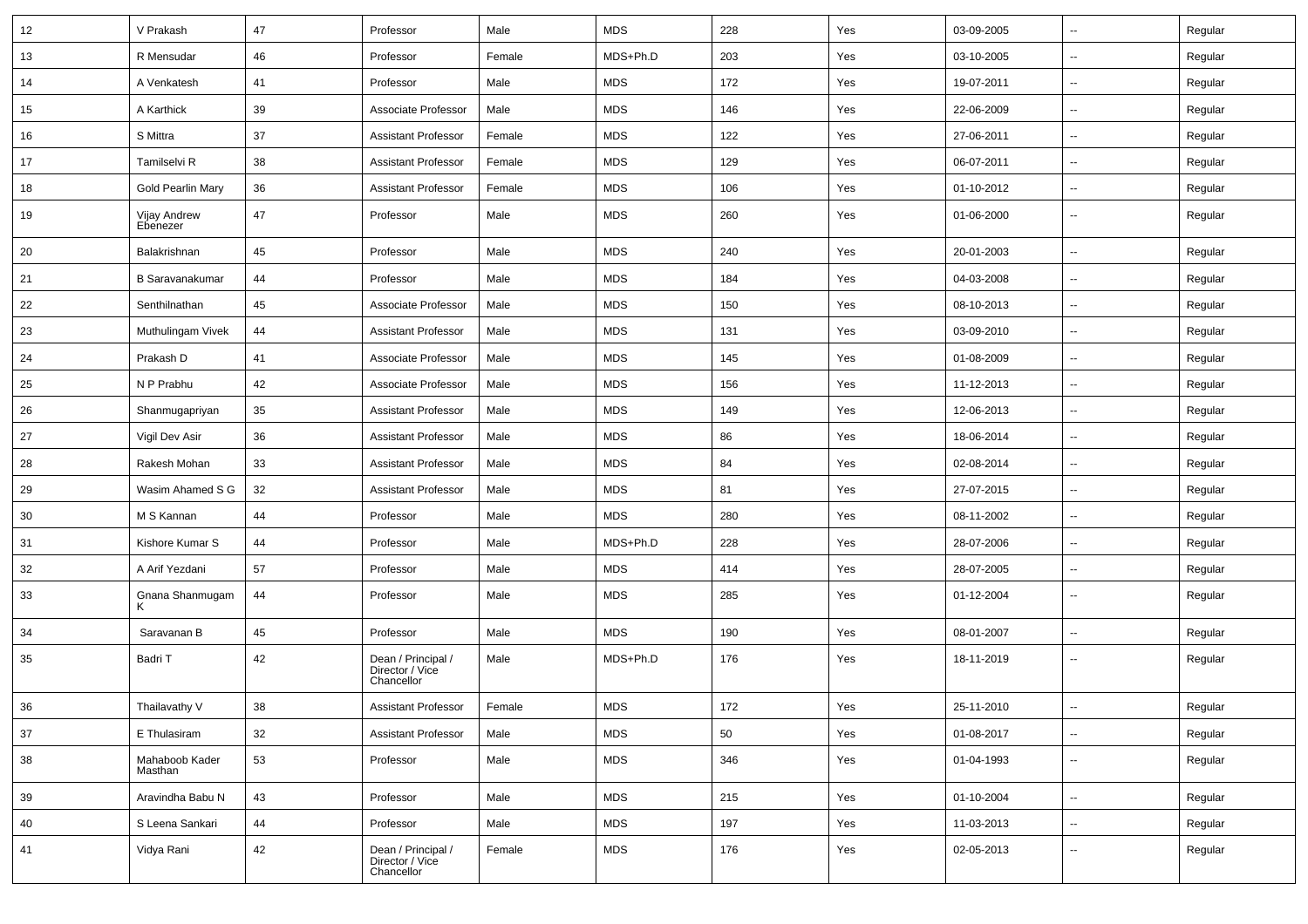| 42 | Sudha Jimson             | 51 | Associate Professor                                 | Female | <b>MDS</b> | 142 | Yes | 26-06-2008 | --                       | Regular |
|----|--------------------------|----|-----------------------------------------------------|--------|------------|-----|-----|------------|--------------------------|---------|
| 43 | Jayasri Krupaa           | 36 | <b>Assistant Professor</b>                          | Female | <b>MDS</b> | 99  | Yes | 12-06-2013 | --                       | Regular |
| 44 | Rajesh E                 | 34 | <b>Assistant Professor</b>                          | Male   | <b>MDS</b> | 98  | Yes | 01-07-2013 | $\overline{\phantom{a}}$ | Regular |
| 45 | L Malathi                | 49 | Assistant Professor                                 | Female | <b>MDS</b> | 98  | Yes | 01-07-2013 | --                       | Regular |
| 46 | Anitha N                 | 37 | Assistant Professor                                 | Female | <b>MDS</b> | 97  | Yes | 15-07-2013 | --                       | Regular |
| 47 | Karthika Nagarajan       | 39 | <b>Assistant Professor</b>                          | Female | <b>MDS</b> | 127 | Yes | 27-07-2015 | $\overline{\phantom{a}}$ | Regular |
| 48 | Bagavad Gita             | 50 | Dean / Principal /<br>Director / Vice<br>Chancellor | Female | Ph.D       | 303 | Yes | 01-04-2009 | --                       | Regular |
| 49 | Mohan Valiathan          | 47 | Professor                                           | Male   | <b>MDS</b> | 240 | Yes | 21-02-2002 | $\overline{\phantom{a}}$ | Regular |
| 50 | Anitha Balaji            | 44 | Associate Dean                                      | Female | <b>MDS</b> | 190 | Yes | 15-07-2005 | $\overline{\phantom{a}}$ | Regular |
| 51 | Bhuvaneshwarri J         | 39 | Associate Professor                                 | Female | <b>MDS</b> | 134 | Yes | 01-06-2010 | --                       | Regular |
| 52 | Ramya V                  | 38 | Professor                                           | Female | <b>MDS</b> | 141 | Yes | 01-11-2010 | $\overline{\phantom{a}}$ | Regular |
| 53 | Preethi <sub>P</sub>     | 40 | Associate Professor                                 | Female | <b>MDS</b> | 150 | Yes | 02-02-2012 | --                       | Regular |
| 54 | Sajid T Hussain          | 50 | Assistant Professor                                 | Male   | <b>MDS</b> | 174 | Yes | 27-10-2014 | --                       | Regular |
| 55 | Deepa                    | 37 | <b>Assistant Professor</b>                          | Female | <b>MDS</b> | 116 | Yes | 17-07-2013 | $\overline{\phantom{a}}$ | Regular |
| 56 | Dhivya Darshini          | 31 | Assistant Professor                                 | Female | <b>MDS</b> | 57  | Yes | 11-11-2019 | --                       | Regular |
| 57 | Anitha M                 | 37 | Associate Professor                                 | Female | <b>MDS</b> | 124 | Yes | 04-04-2013 | Ξ.                       | Regular |
| 58 | Vidhya Rekha U           | 34 | Assistant Professor                                 | Female | <b>MDS</b> | 110 | Yes | 07-07-2014 | $\sim$                   | Regular |
| 59 | Sadhana K                | 30 | Assistant Professor                                 | Female | <b>MDS</b> | 68  | Yes | 18-12-2017 | --                       | Regular |
| 60 | Ponnudurai<br>Arangannal | 55 | Professor                                           | Male   | Ph.D       | 382 | Yes | 05-05-2008 | --                       | Regular |
| 61 | Jeeva Rathan J           | 43 | Professor                                           | Male   | <b>MDS</b> | 178 | Yes | 19-08-2010 | Ξ.                       | Regular |
| 62 | Amudha <sub>S</sub>      | 38 | Assistant Professor                                 | Female | <b>MDS</b> | 178 | Yes | 22-07-2015 | $\overline{\phantom{a}}$ | Regular |
| 63 | Aarthi Vikram J          | 34 | <b>Assistant Professor</b>                          | Female | <b>MDS</b> | 130 | Yes | 03-02-2014 | $\overline{\phantom{a}}$ | Regular |
| 64 | Vijaya Kumar M           | 34 | Assistant Professor                                 | Male   | <b>MDS</b> | 161 | Yes | 18-12-2013 | --                       | Regular |
| 65 | Nalini Aswath            | 49 | Associate Dean                                      | Female | <b>MDS</b> | 252 | Yes | 05-08-2008 | u.                       | Regular |
| 66 | Manigandan T             | 46 | Professor                                           | Male   | <b>MDS</b> | 181 | Yes | 10-07-2006 |                          | Regular |
| 67 | Sarumathi T              | 43 | Dean / Principal /<br>Director / Vice<br>Chancellor | Female | <b>MDS</b> | 227 | Yes | 01-10-2011 | Ξ.                       | Regular |
| 68 | Amudhan A                | 44 | Professor                                           | Male   | <b>MDS</b> | 167 | Yes | 01-07-2010 | Ξ.                       | Regular |
| 69 | Aarthi B                 | 38 | Associate Professor                                 | Female | <b>MDS</b> | 140 | Yes | 18-11-2019 | Ξ.                       | Regular |
| 70 | Hemalatha V T            | 36 | Associate Professor                                 | Female | <b>MDS</b> | 121 | Yes | 19-07-2011 | Ξ.                       | Regular |
| 71 | Sankar Narayanan<br>R    | 38 | <b>Assistant Professor</b>                          | Male   | MDS        | 115 | Yes | 05-08-2015 | $\overline{\phantom{a}}$ | Regular |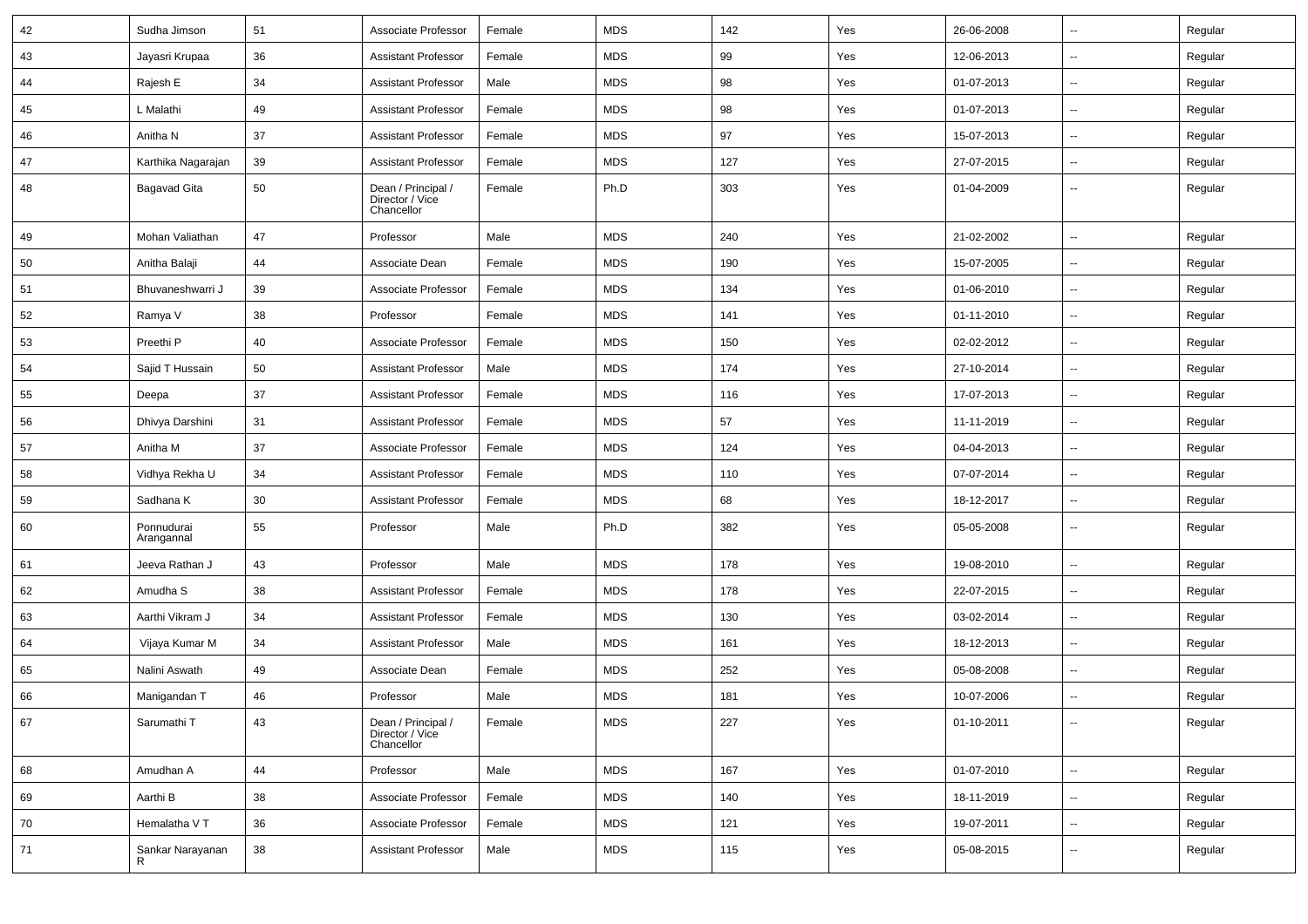| 72  | Sumathy G                  | 53 | Dean / Principal /<br>Director / Vice<br>Chancellor | Female | Ph.D       | 331             | Yes | 01-08-2014 | --                       | Regular  |
|-----|----------------------------|----|-----------------------------------------------------|--------|------------|-----------------|-----|------------|--------------------------|----------|
| 73  | Chandrakala P              | 43 | Associate Professor                                 | Female | M.Sc.      | 190             | Yes | 04-07-2011 | $\overline{\phantom{a}}$ | Regular  |
| 74  | <b>B</b> Sathyapriya       | 38 | Professor                                           | Female | M.Sc.      | 131             | Yes | 05-08-2014 | $\overline{\phantom{a}}$ | Regular  |
| 75  | A Julius                   | 54 | Dean / Principal /<br>Director / Vice<br>Chancellor | Male   | Ph.D       | 277             | Yes | 22-07-1999 | $\overline{\phantom{a}}$ | Regular  |
| 76  | Mathangi                   | 39 | Lecturer                                            | Female | M.Sc.      | 203             | Yes | 27-09-2004 | $\overline{\phantom{a}}$ | Regular  |
| 77  | Saravanan                  | 41 | Lecturer                                            | Male   | M.Sc.      | 179             | Yes | 16-09-2006 | --                       | Regular  |
| 78  | Shoba T                    | 41 | Associate Professor                                 | Female | MD         | 196             | Yes | 23-05-2013 | $\overline{\phantom{a}}$ | Regular  |
| 79  | Mahalakshmi K              | 53 | Dean / Principal /<br>Director / Vice<br>Chancellor | Female | Ph.D       | 387             | Yes | 17-09-1993 | --                       | Regular  |
| 80  | Padmavathy K               | 45 | Associate Professor                                 | Female | Ph.D       | 277             | Yes | 18-06-2010 | $\overline{\phantom{a}}$ | Regular  |
| 81  | Jayamathi P                | 55 | Professor                                           | Female | Ph.D       | 381             | Yes | 03-04-2017 | --                       | Regular  |
| 82  | <b>SWARNA PRIYA</b>        | 42 | Reader                                              | Female | <b>MDS</b> | 112             | Yes | 01-02-2012 | $\overline{\phantom{a}}$ | Regular  |
| 83  | JOSEPH ARNOLD J            | 41 | Lecturer                                            | Male   | <b>MDS</b> | 42              | Yes | 05-02-2018 | $\overline{\phantom{a}}$ | Regular  |
| 84  | MUKTHAR AHMED<br>N.        | 34 | Lecturer                                            | Male   | <b>MDS</b> | 52              | Yes | 21-04-2017 | $\overline{\phantom{a}}$ | Regular  |
| 85  | <b>NIRMAL TONY</b>         | 30 | Lecturer                                            | Male   | <b>MDS</b> | 27              | Yes | 01-04-2019 | $\overline{\phantom{a}}$ | Regular  |
| 86  | Arunmozhi kannan           | 63 | Professor                                           | Female | Ph.D       | 418             | Yes | 01-11-2001 | --                       | Visiting |
| 87  | Manigandan S               | 43 | Associate Professor                                 | Male   | MDS        | 171             | Yes | 25-10-2010 | $\sim$                   | Regular  |
| 88  | SEETHALAKSHMI<br>C         | 36 | Reader                                              | Female | <b>MDS</b> | 108             | Yes | 09-03-2017 | ۰.                       | Regular  |
| 89  | N Geetha Priya             | 38 | Reader                                              | Female | <b>MDS</b> | 96              | Yes | 01-10-2021 | --                       | Regular  |
| 90  | Janani<br>Balachandran     | 37 | Lecturer                                            | Female | <b>MDS</b> | $\mathbf 1$     | Yes | 01-07-2021 | $\overline{\phantom{a}}$ | Regular  |
| 91  | Deepti J V                 | 27 | Lecturer                                            | Female | <b>MDS</b> | $5\phantom{.0}$ | Yes | 01-03-2021 | --                       | Regular  |
| 92  | Kalaivani                  | 28 | Lecturer                                            | Female | <b>MDS</b> | $\mathbf{1}$    | Yes | 01-10-2021 | $\overline{\phantom{a}}$ | Regular  |
| 93  | Madhumitha M               | 28 | Lecturer                                            | Female | <b>MDS</b> |                 | Yes | 01-10-2021 | --                       | Regular  |
| 94  | H Nilofer Farjana          | 39 | Lecturer                                            | Female | <b>MDS</b> | 36              | Yes | 01-10-2021 | $\overline{\phantom{a}}$ | Regular  |
| 95  | Deepalakshmi<br>Venkatesan | 28 | Lecturer                                            | Female | <b>MDS</b> | $\mathbf{3}$    | Yes | 02-11-2021 | Ξ.                       | Regular  |
| 96  | Vivek Rajasimhan           | 32 | Reader                                              | Male   | <b>MDS</b> | $\mathbf{3}$    | Yes | 19-11-2021 | $\overline{\phantom{a}}$ | Regular  |
| 97  | Gowri T                    | 28 | Lecturer                                            | Female | <b>MDS</b> | $\overline{2}$  | Yes | 16-12-2021 | ۰.                       | Regular  |
| 98  | Mythriyee B G              | 27 | Lecturer                                            | Female | <b>MDS</b> | $\overline{4}$  | Yes | 26-10-2021 | Ξ.                       | Regular  |
| 99  | Ramya Chellammal<br>м      | 26 | Lecturer                                            | Female | <b>MDS</b> | $\overline{4}$  | Yes | 01-11-2021 | $\sim$                   | Regular  |
| 100 | Janani Vinodhini NC        | 29 | Lecturer                                            | Female | <b>MDS</b> | 27              | Yes | 27-10-2021 | Щ,                       | Regular  |